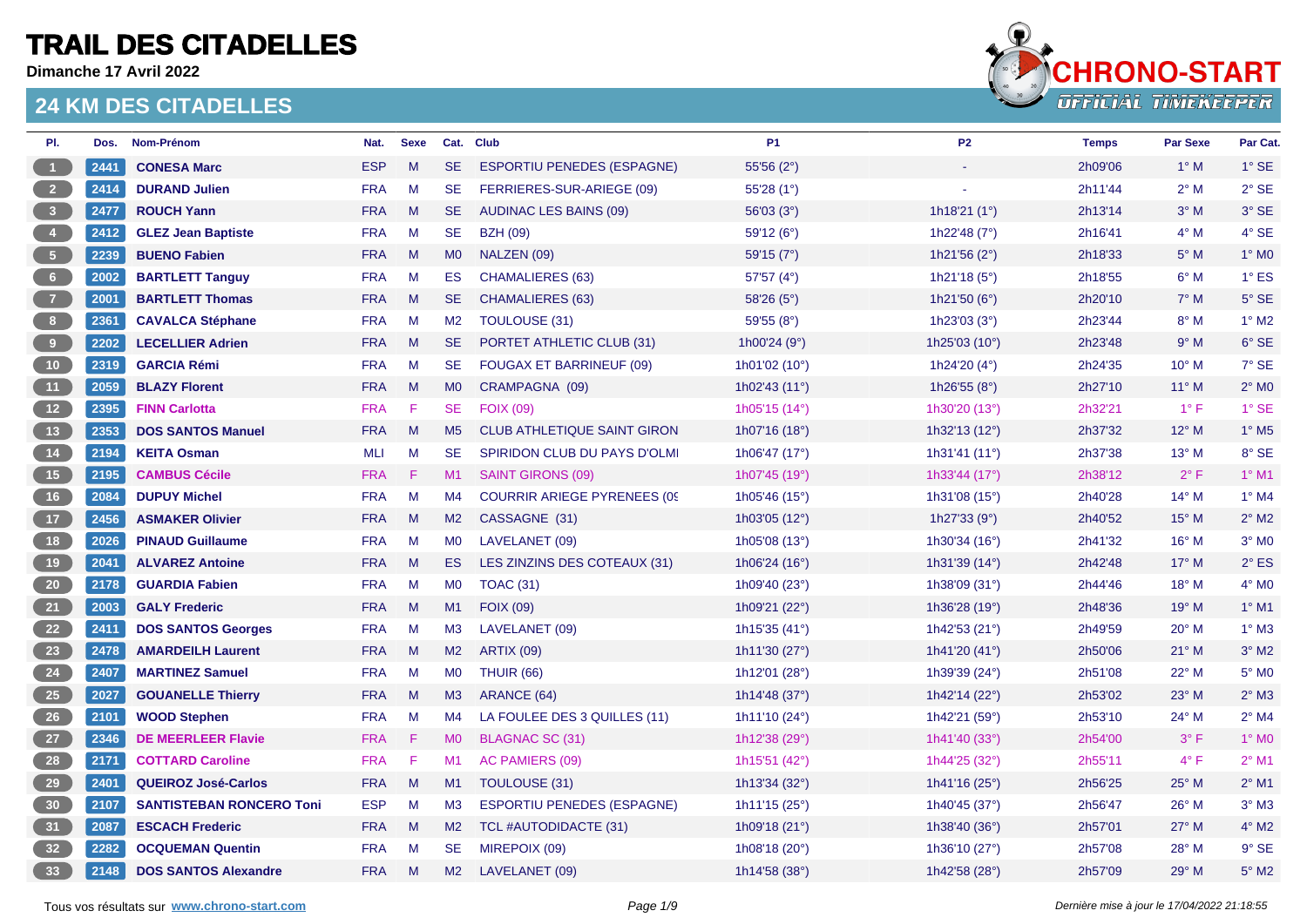**Dimanche 17 Avril 2022**



| PI.      | Dos. | <b>Nom-Prénom</b>               | Nat.       | <b>Sexe</b> |                | Cat. Club                        | <b>P1</b>                | <b>P2</b>                | <b>Temps</b> | <b>Par Sexe</b> | Par Cat.                   |
|----------|------|---------------------------------|------------|-------------|----------------|----------------------------------|--------------------------|--------------------------|--------------|-----------------|----------------------------|
| 34       | 2425 | <b>BOURGAUT Clément</b>         | <b>FRA</b> | M           | <b>SE</b>      | LA FLECHE (72)                   | 1h15'08 (39°)            | 1h43'34 (30°)            | 2h57'12      | $30^\circ$ M    | $10^{\circ}$ SE            |
| 35       | 2351 | <b>SANTRAND Guillaume</b>       | <b>FRA</b> | M           | M1             | SAINT AMADOU (09)                | 1h17'30 (48°)            | 1h46'40 (35°)            | 2h58'06      | $31^\circ$ M    | $3°$ M1                    |
| 36       | 2066 | <b>CAMPARMO Jean-Marc</b>       | <b>FRA</b> | M           | M4             | LAVELANET (09)                   | 1h13'50 (33°)            | 1h45'54 $(70^{\circ})$   | 2h58'11      | $32^\circ$ M    | $3°$ M4                    |
| 37       | 2298 | <b>VINCINI Adrien</b>           | <b>FRA</b> | M           | <b>SE</b>      | TEAM ARIEGE CYCLES (09)          | 1h11'25 $(26°)$          | 1h41'19 $(43°)$          | 2h58'13      | $33^\circ$ M    | $11^\circ$ SE              |
| 38       | 2445 | <b>LIGNEAU Alexandre</b>        | <b>FRA</b> | M           | M2             | SAINT-GIRONS (09)                | 1h15'15 (40°)            | 1h46'53 (65°)            | 2h59'58      | $34^\circ$ M    | $6^\circ$ M2               |
| 39       | 2169 | <b>ARNAUDÉ Nathalie</b>         | <b>FRA</b> | F           | M <sub>2</sub> | <b>ACA AUTERIVE (31)</b>         | 1h14'44 (35 $^{\circ}$ ) | 1h42'22 (23°)            | 3h00'13      | $5^{\circ}$ F   | $1^\circ$ M2               |
| 40       | 2217 | <b>MARIE Frédéric</b>           | <b>FRA</b> | M           | M1             | L'UNION (31)                     | 1h12'42 (30°)            | 1h42'24 (39°)            | 3h00'43      | $35^\circ$ M    | $4°$ M1                    |
| 41       | 2139 | <b>BOUSQUET Sébastien</b>       | <b>FRA</b> | M           | M <sub>2</sub> | SPIRIDON DU PAYS DOLMES (09)     | 1h15'56 (43°)            | 1h45'55 (44°)            | 3h00'58      | $36^{\circ}$ M  | $7^\circ$ M2               |
| 42       | 2145 | <b>DELMAS Benoit</b>            | <b>FRA</b> | M           | <b>SE</b>      | <b>LYON (69)</b>                 | 1h14'42 $(34^{\circ})$   | 1h41'37 (18 $^{\circ}$ ) | 3h01'24      | $37^\circ$ M    | $12^{\circ}$ SE            |
| 43       | 2405 | <b>FAURÉ Laurent</b>            | <b>FRA</b> | M           | M <sub>2</sub> | MOISSAC, MIDI-PYRENEES (82)      | 1h14'46 $(36°)$          | 1h45'00 (46°)            | 3h03'01      | $38^\circ$ M    | 8° M2                      |
| 44       | 2350 | <b>EMOURGEON Charlotte</b>      | <b>FRA</b> | - F         | SE.            | BOUSSENAC (09)                   | 1h16'43 $(45^{\circ})$   | 1h44'50 (29°)            | 3h03'06      | $6^{\circ}$ F   | $2°$ SE                    |
| 45       | 2283 | <b>CARBONARO-ORDONEZ Sophie</b> | <b>FRA</b> | F           | M1             | <b>DDX</b> (31)                  | 1h18'31 (53°)            | 1h49'47 (60°)            | 3h03'12      | $7^\circ$ F     | $3°$ M1                    |
| 46       | 2444 | <b>THIBAULT Florence</b>        | <b>FRA</b> | - F         | M <sub>0</sub> | <b>BONAC IRAZEIN (09)</b>        | 1h16'35 (44°)            | 1h47'01 (49°)            | 3h04'36      | $8^{\circ}$ F   | $2^{\circ}$ M <sub>0</sub> |
| 47       | 2426 | <b>RAZIN Cyril</b>              | <b>FRA</b> | M           | M1             | <b>UAO (31)</b>                  | 1h13'29 (31°)            | 1h41'18 (26°)            | 3h05'42      | $39^\circ$ M    | $5^\circ$ M1               |
| 48       | 2472 | <b>VINCENT Romain</b>           | <b>FRA</b> | M           | M1             | GAILLAC (81)                     | 1h21'34 ( $65^{\circ}$ ) | 1h52'14 $(51^{\circ})$   | 3h05'44      | $40^{\circ}$ M  | $6°$ M1                    |
| 49       | 2070 | <b>BOYER Eddy</b>               | <b>FRA</b> | M           | <b>SE</b>      | LES ZINZINS DES COTEAUX (31)     | 1h17'14 $(47°)$          | 1h44'22 (20°)            | 3h08'31      | $41^\circ$ M    | 13° SE                     |
| 50       | 2338 | <b>MICHETTI Jerome</b>          | <b>FRA</b> | M           | M <sub>0</sub> | ABSOLURAID (31)                  | 1h19'12 (55°)            | 1h49'46 (50°)            | 3h09'29      | $42^{\circ}$ M  | $6^\circ$ MO               |
| 51<br>ı  | 2332 | <b>ARMENIO Fabrice</b>          | <b>FRA</b> | M           | M <sub>0</sub> | ARIGNAC (09)                     | 1h16'51 $(46°)$          | 1h45'56 (34°)            | 3h10'15      | 43° M           | 7° M <sub>0</sub>          |
| 52       | 2435 | <b>RECORD Jérôme</b>            | <b>FRA</b> | M           | M1             | VILLENEUVE TOLOSANE (31)         | 1h22'59 (75°)            | 1h52'44 (40°)            | 3h10'55      | 44° M           | $7°$ M1                    |
| 53       | 2295 | <b>SIGNOR Erwan</b>             | <b>FRA</b> | M           | M2             | SAINT LYS (31)                   | 1h18'25 (52°)            | 1h48'41 (47°)            | 3h11'36      | $45^{\circ}$ M  | $9°$ M <sub>2</sub>        |
| 54       | 2186 | <b>GARCIA Michael</b>           | <b>FRA</b> | M           | M2             | LAVELANET (09)                   | 1h22'14 (67°)            | 1h53'08 $(55^{\circ})$   | 3h11'36      | 46° M           | 10° M2                     |
| 55       | 2375 | <b>PONS Jérôme</b>              | <b>FRA</b> | M           | M <sub>3</sub> | <b>CONTINENTAL (31)</b>          | 1h19'37 (56°)            | 1h52'15 (74°)            | 3h11'42      | 47° M           | $4^\circ$ M3               |
| 56       | 2128 | <b>EVANS Cécile</b>             | <b>FRA</b> | - F         | M1             | <b>ACPAMIERS (09)</b>            | 1h22'29 (69°)            | 1h52'22 (42°)            | 3h11'51      | $9^{\circ}$ F   | $4^\circ$ M1               |
| 57       | 2314 | <b>RIU Julien</b>               | <b>FRA</b> | M           | M <sub>0</sub> | VERNETTRAIL09 (09)               | 1h17'45 (50°)            | 1h51'10 $(86°)$          | 3h12'42      | 48° M           | 8° M <sub>0</sub>          |
| 58       | 2031 | <b>LEROUGE Olivier</b>          | <b>FRA</b> | M           | M2             | <b>TRAIL'QUILLOU (09)</b>        | 1h20'53 (60°)            | 1h52'47 (69°)            | 3h12'50      | 49° M           | 11° M2                     |
| 59       | 2129 | <b>CALMET Xavier</b>            | <b>FRA</b> | M           | M3             | RENNEVILLE (31)                  | 1h21'04 (61°)            | 1h51'24 $(48°)$          | 3h13'36      | $50^\circ$ M    | $5^\circ$ M3               |
| 60<br>ı  | 2162 | <b>LUTTIAU Clément</b>          | <b>FRA</b> | M           | M <sub>0</sub> | SEYSSES (31)                     | 1h20'09 (58°)            | 1h50'50 $(52^{\circ})$   | 3h14'16      | $51^\circ$ M    | $9°$ M <sub>0</sub>        |
| 61       | 2335 | <b>DECUIGNIERE Thomas</b>       | <b>FRA</b> | M           | M3             | <b>COUZEIX RUNNING CLUB (87)</b> | 1h22'50 (71°)            | 1h53'52 (57°)            | 3h14'25      | $52^{\circ}$ M  | $6^\circ$ M3               |
| 62       | 2022 | <b>BANCEL Pierre</b>            | <b>FRA</b> | M           | M4             | SAINTGIRONS (09)                 | 1h17'40 (49°)            | 1h49'27 (67°)            | 3h15'25      | $53^\circ$ M    | $4^\circ$ M4               |
| 63<br>ł. | 2356 | <b>RUSQUES Emilie</b>           | <b>FRA</b> | F           | <b>SE</b>      | SATUC (31)                       | 1h22'55 (73°)            | 1h53'49 (56°)            | 3h16'52      | $10^{\circ}$ F  | 3° SE                      |
| 64       | 2225 | <b>MARTINAZZI Sophie</b>        | <b>FRA</b> | - F         | M1             | LAVELANET (09)                   | 1h23'43 (81°)            | 1h55'27 (66°)            | 3h17'07      | $11^{\circ}$ F  | $5^{\circ}$ M1             |
| 65       | 2317 | <b>ROUMIEU Christophe</b>       | <b>FRA</b> | M           | M <sub>3</sub> | CAP09 (09)                       | 1h18'46 (54°)            | 1h52'26 (89°)            | 3h19'56      | 54° M           | $7°$ M3                    |
| 66       | 2276 | <b>MARCOU Julie</b>             | <b>FRA</b> | -F          | SE.            | <b>SAINT LAURENT MEDOC (33)</b>  | 1h26'30 (99°)            | 1h58'59 $(71°)$          | 3h20'13      | $12^{\circ}$ F  | $4^\circ$ SE               |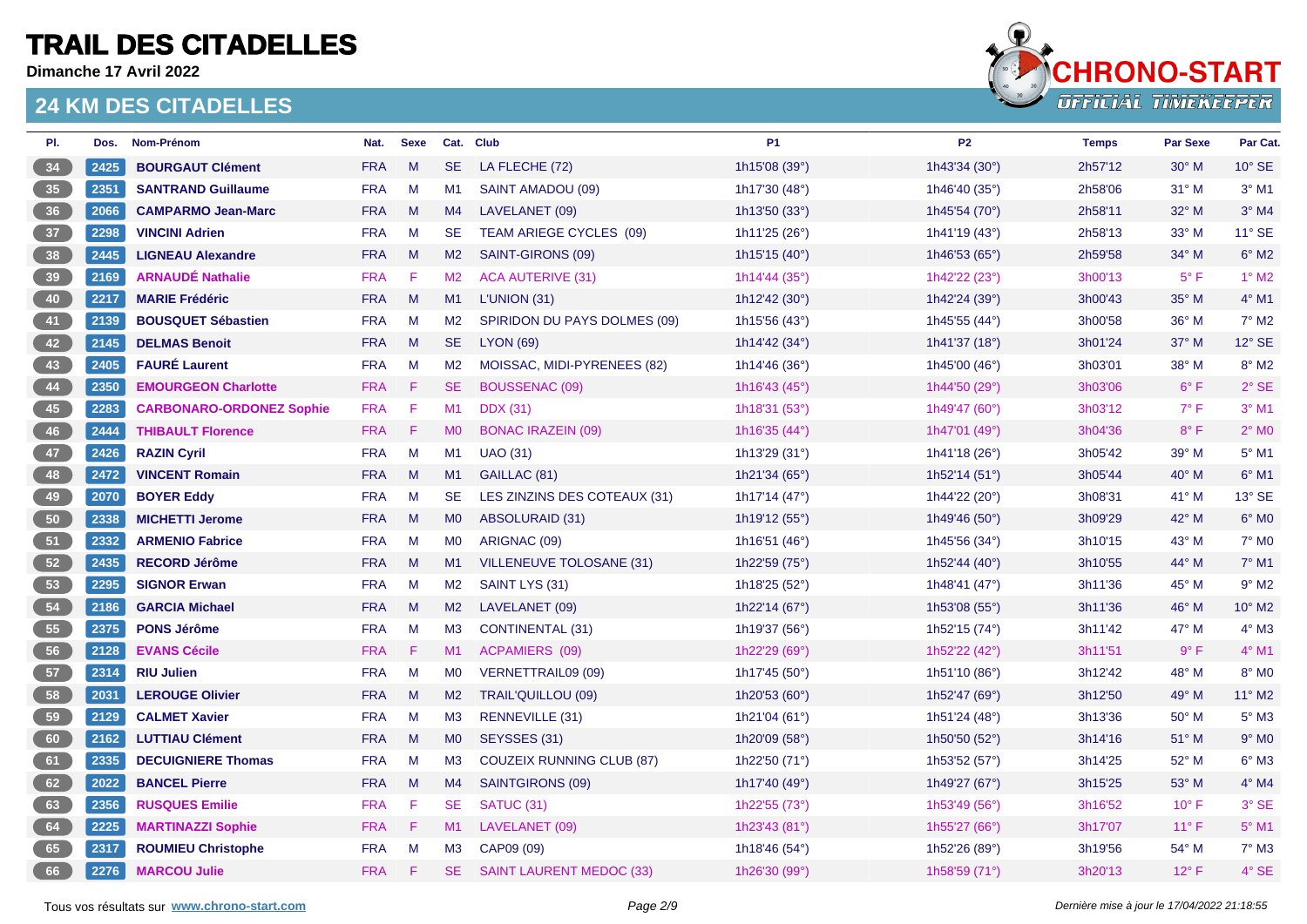**Dimanche 17 Avril 2022**



| PI.                                                                                                                                                                                                                                  | Dos. | Nom-Prénom                      | Nat.       | <b>Sexe</b> |                | Cat. Club                           | <b>P1</b>               | P <sub>2</sub> | <b>Temps</b> | <b>Par Sexe</b> | Par Cat.            |
|--------------------------------------------------------------------------------------------------------------------------------------------------------------------------------------------------------------------------------------|------|---------------------------------|------------|-------------|----------------|-------------------------------------|-------------------------|----------------|--------------|-----------------|---------------------|
| 67                                                                                                                                                                                                                                   | 2130 | <b>LAGET Sophie</b>             | <b>FRA</b> | F           | <b>MO</b>      | ROUMENGOUX (09)                     | 1h26'47 (105°)          | 1h59'24 (73°)  | 3h20'17      | $13^{\circ}$ F  | $3°$ MO             |
| 68<br>ı                                                                                                                                                                                                                              | 2096 | <b>PROSDOCIMI Eric</b>          | <b>FRA</b> | M           | M4             | SAINT PIERRE DE RIVIERE (09)        | 1h21'25 (62°)           | 1h52'48 (61°)  | 3h20'51      | 55° M           | $5^\circ$ M4        |
| 69                                                                                                                                                                                                                                   | 2244 | <b>COURTOIS Sébastien</b>       | <b>FRA</b> | M           | M2             | PAMIERS (09)                        | 1h26'27 (98°)           | 1h58'19 (68°)  | 3h20'51      | 56° M           | 12° M2              |
| 70                                                                                                                                                                                                                                   | 2333 | <b>MARCHANDISE Jimmy</b>        | <b>FRA</b> | M           | M1             | MAZERES (09)                        | 1h23'37 (80°)           | 1h56'17 (76°)  | 3h20'54      | 57° M           | 8° M1               |
| 71                                                                                                                                                                                                                                   | 2052 | <b>LOPEZ Hervé</b>              | <b>FRA</b> | M           | M <sub>2</sub> | LEGUEVIN (31)                       | 1h22'26 (68°)           | 1h55'22 (81°)  | 3h20'59      | 58° M           | 13° M2              |
| 72                                                                                                                                                                                                                                   | 2468 | <b>RAYNAL Franck</b>            | <b>FRA</b> | M           | M0             | <b>FOIX (09)</b>                    | 1h26'56 (109°)          | 2h01'37 (105°) | 3h21'02      | 59° M           | 10° MO              |
| 73                                                                                                                                                                                                                                   | 2170 | <b>FREDEFON PIGNOL Séverine</b> | <b>FRA</b> | -F          | M2             | LES TRAILEURS DU MARENSIN (4        | 1h25'45 (87°)           | 1h58'26 (77°)  | 3h21'34      | $14^{\circ}$ F  | $2°$ M <sub>2</sub> |
| 74                                                                                                                                                                                                                                   | 2303 | <b>CANCEL Loic</b>              | <b>FRA</b> | M           | <b>SE</b>      | <b>ACPAMIERS (09)</b>               | 1h28'57 (122°)          | 1h59'08 (45°)  | 3h21'34      | 60° M           | 14° SE              |
| 75                                                                                                                                                                                                                                   | 2470 | <b>SANCHEZ Lionel</b>           | <b>FRA</b> | M           | <b>MO</b>      | ARIEGE (09)                         | 1h28'17 (119°)          | 1h57'56 (38°)  | 3h21'53      | 61° M           | 11° M0              |
| 76                                                                                                                                                                                                                                   | 2434 | <b>GUITTARD Nicolas</b>         | <b>FRA</b> | M           | M <sub>0</sub> | <b>DKT (82)</b>                     | 1h21'43 (66°)           | 1h54'21 (75°)  | 3h22'34      | 62° M           | 12° MO              |
| 77                                                                                                                                                                                                                                   | 2065 | <b>NORBERT Olivier</b>          | <b>FRA</b> | M           | M2             | <b>ISSUS (31)</b>                   | 1h20'03 (57°)           | 1h51'39 (63°)  | 3h23'25      | 63° M           | 14° M2              |
| 78                                                                                                                                                                                                                                   | 2233 | <b>TAPPARO Benoit</b>           | <b>FRA</b> | M           | M1             | LA SALVETAT SAINT GILLES (31)       | 1h22'31 (70°)           | 1h55'40 (83°)  | 3h23'36      | 64° M           | $9°$ M1             |
| 79                                                                                                                                                                                                                                   | 2339 | <b>DUPONT Justine</b>           | <b>FRA</b> | -F          | SE.            | SPIRIDON DU COUSERANS (09)          | 1h25'13 (86°)           | 1h59'52 (103°) | 3h24'02      | $15^{\circ}$ F  | $5^\circ$ SE        |
| 80                                                                                                                                                                                                                                   | 2193 | <b>CLOUP Corentin</b>           | <b>FRA</b> | M           | <b>SE</b>      | SPIRIDON DU COUSERANS (09)          | 1h26'24 (97°)           | 1h59'51 (87°)  | 3h24'03      | 65° M           | 15° SE              |
| 81<br>J                                                                                                                                                                                                                              | 2379 | <b>VALLE Julien</b>             | <b>FRA</b> | M           | M1             | <b>CONTINENTAL (09)</b>             | 1h21'27 (63°)           | 1h52'12 (53°)  | 3h24'09      | 66° M           | 10° M1              |
| 82<br>i.                                                                                                                                                                                                                             | 2155 | <b>NICOLA Julien</b>            | <b>FRA</b> | M           | <b>SE</b>      | <b>RGCE (09)</b>                    | 1h27'10 (112°)          | 2h01'03 (92°)  | 3h24'14      | $67^\circ$ M    | 16° SE              |
| 83                                                                                                                                                                                                                                   | 2452 | <b>HUILLET Christophe</b>       | <b>FRA</b> | M           | SE.            | <b>MONDONVILLE (31)</b>             | 1h26'54 (108°)          | 2h02'20 (120°) | 3h25'01      | 68° M           | 17° SE              |
| 84<br>ı                                                                                                                                                                                                                              | 2232 | <b>TREMOUILLE Arnaud</b>        | <b>FRA</b> | M           | M2             | SEMELLES DE PLOMB (66)              | 1h25'53 (90°)           | 1h56'41 (54°)  | 3h25'03      | 69° M           | 15° M2              |
| 85                                                                                                                                                                                                                                   | 2222 | <b>CREBESSEGUES Patrice</b>     | <b>FRA</b> | M           | M2             | MOISSAC (82)                        | 1h23'01 (76°)           | 1h56'59 (94°)  | 3h25'04      | $70^\circ$ M    | 16° M2              |
| 86<br>ł.                                                                                                                                                                                                                             | 2218 | <b>TREBOSC Christophe</b>       | <b>FRA</b> | M           | M <sub>2</sub> | <b>RIEUCROS (09)</b>                | 1h23'15 (79°)           | 1h54'23 (58°)  | 3h25'42      | $71^\circ$ M    | 17° M2              |
| 87                                                                                                                                                                                                                                   | 2230 | <b>OFANOWSKI Nicolas</b>        | <b>FRA</b> | M           | M1             | <b>BIAS (47)</b>                    | 1h18'21 (51°)           | 1h49'50 (62°)  | 3h26'14      | 72° M           | $11^{\circ}$ M1     |
| 88                                                                                                                                                                                                                                   | 2377 | <b>COMTE Nicolas</b>            | <b>FRA</b> | M           | M2             | <b>TEAM TRAIL ROQUEFORT 09 (09)</b> | 1h24'35 (84°)           | 1h56'12 (64°)  | 3h26'20      | $73^\circ$ M    | 18° M2              |
| 89                                                                                                                                                                                                                                   | 2062 | <b>SANCHEZ Regis</b>            | <b>FRA</b> | M           | M4             | SPIRIDON CLUB DU PAYS D'OLMI        | 1h23'03 (77°)           | 1h56'53 (91°)  | 3h27'06      | 74° M           | $6°$ M4             |
| 90 <sub>o</sub>                                                                                                                                                                                                                      | 2291 | <b>AUDINET Severine</b>         | <b>FRA</b> | -F          | M <sub>2</sub> | AIRBUS RUNNING (31)                 | 1h26'00 (92°)           |                | 3h28'40      | $16^{\circ}$ F  | $3°$ M2             |
| 91                                                                                                                                                                                                                                   | 2313 | <b>RETUERTA Dominique</b>       | <b>FRA</b> | F           | M2             | PORTE AC (31)                       | 1h25'57 (91°)           | 1h59'54 (93°)  | 3h28'40      | $17^{\circ}$ F  | $4^{\circ}$ M2      |
| 92<br>ı                                                                                                                                                                                                                              | 2457 | <b>DELIGNE Stéphanie</b>        | <b>FRA</b> | F           | M1             | <b>OXYGENE 32 (32)</b>              | 1h26'13 (93°)           | 2h03'11 (150°) | 3h29'02      | $18^{\circ}$ F  | $6°$ M1             |
| 93<br>e e constructo de la constructo de la constructo de la constructo de la constructo de la constructo de la constructo de la construction de la construction de la construction de la construction de la construction de la cons | 2328 | <b>SEGONDS Jean-Marie</b>       | <b>FRA</b> | M           | M3             | <b>DALOU (09)</b>                   | 1h27'37 (115°)          | 2h02'15 (101°) | 3h29'10      | 75° M           | 8° M3               |
| 94                                                                                                                                                                                                                                   | 2098 | <b>BERGERE Nicolas</b>          | <b>FRA</b> | M           | M <sub>2</sub> | <b>LAROQUE D'OLMES (09)</b>         | 1h26'42 (103°)          | 1h59'49 (82°)  | 3h29'42      | 76° M           | 19° M2              |
| 95                                                                                                                                                                                                                                   | 2366 | <b>ARNAUDE Louis</b>            | <b>FRA</b> | M           | ES.            | TOULOUSE (31)                       | 1h20'47 (59°)           | 1h55'17 (97°)  | 3h30'02      | 77° M           | $3°$ ES             |
| 96                                                                                                                                                                                                                                   | 2266 | <b>LAMBERT Mathilde</b>         | <b>FRA</b> | F           | M0             | LES GRACIEUX RUNNERS (31)           | 1h28'15 (118°)          | 2h03'39 (116°) | 3h30'08      | $19^{\circ}$ F  | $4^\circ$ MO        |
| 97                                                                                                                                                                                                                                   | 2279 | <b>DUPRADEAU Sandrine</b>       | <b>FRA</b> | F           | M1             | LA SALVETAT SAINT GILLES (31)       | 1h28'03 $(116^{\circ})$ | 2h03'59 (126°) | 3h30'21      | $20^\circ$ F    | $7°$ M1             |
| 98                                                                                                                                                                                                                                   | 2175 | <b>PETIT Benjamin</b>           | <b>FRA</b> | M           | <b>MO</b>      | CRAMPAGNA (09)                      | 1h30'32 (134°)          | 2h05'23 (110°) | 3h30'31      | 78° M           | 13° MO              |
| 99                                                                                                                                                                                                                                   | 2322 | <b>LAGARDE Jean-Paul</b>        | <b>FRA</b> | M           | M3             | CA BALMA (31)                       | 1h24'24 (83°)           | 1h57'05 (78°)  | 3h31'23      | $79^\circ$ M    | $9°$ M3             |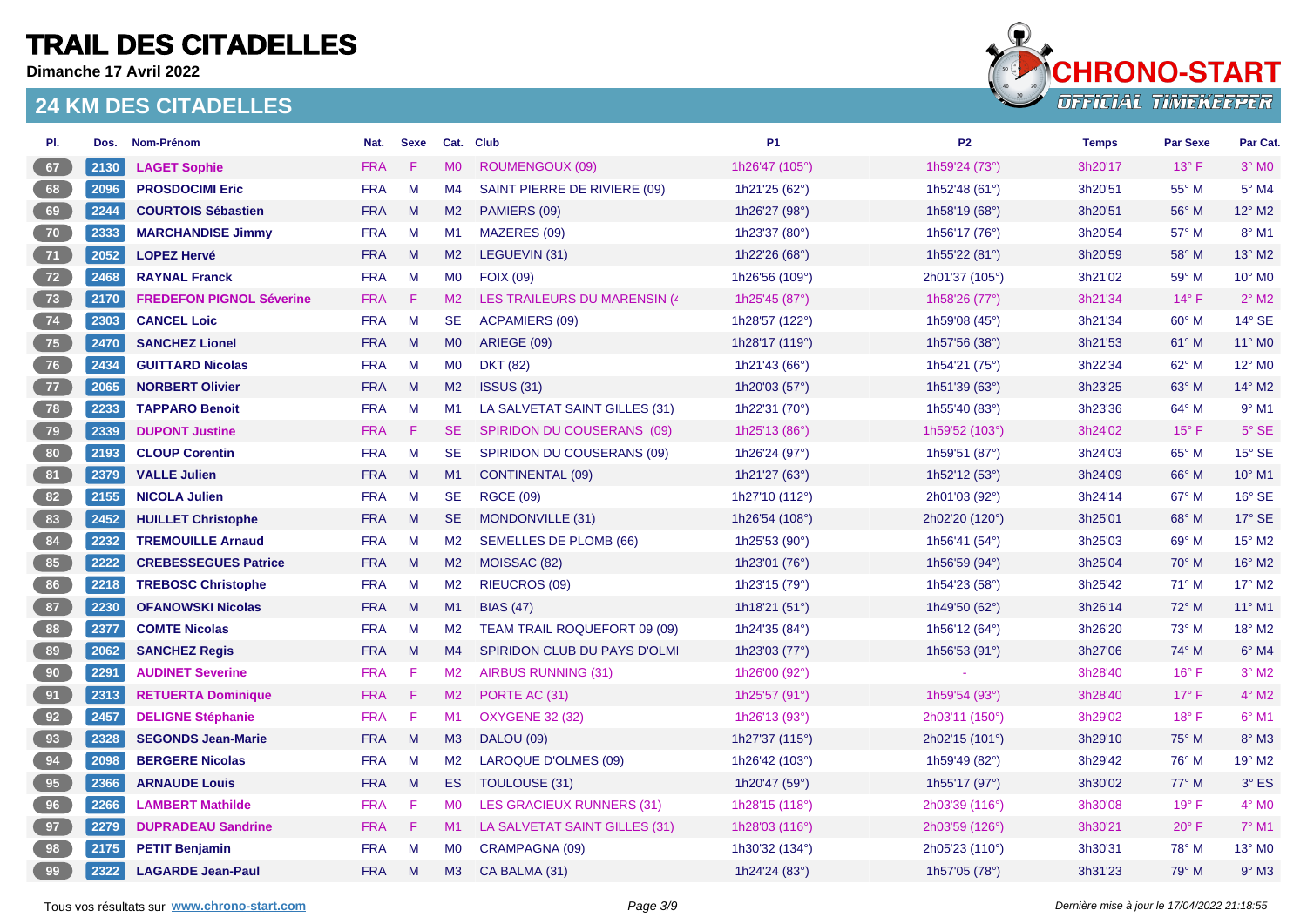**Dimanche 17 Avril 2022**



| PI.                                                         | Dos. | Nom-Prénom                 | Nat.       | <b>Sexe</b> |                | Cat. Club                           | <b>P1</b>               | P <sub>2</sub>   | <b>Temps</b> | <b>Par Sexe</b> | Par Cat.                   |
|-------------------------------------------------------------|------|----------------------------|------------|-------------|----------------|-------------------------------------|-------------------------|------------------|--------------|-----------------|----------------------------|
| 100                                                         | 2138 | <b>RENOU Pierre</b>        | <b>FRA</b> | M           | M4             | PORTET ATHLETIC CLUB (31)           | 1h26'15 (94°)           | 2h02'09 (124°)   | 3h31'30      | $80^\circ$ M    | $7°$ M4                    |
| 101                                                         | 2260 | <b>BERGES Raphael</b>      | <b>FRA</b> | M           | <b>SE</b>      | <b>VERNIOLLE (09)</b>               | 1h26'36 (101°)          | 2h00'08 (88°)    | 3h32'26      | 81° M           | 18° SE                     |
| $\begin{array}{c} \begin{array}{c} \end{array} \end{array}$ | 2302 | <b>BOUDOU Pierre</b>       | <b>FRA</b> | M           | <b>SE</b>      | PERPIGNAN (66)                      | 1h26'22 (96°)           | 2h00'07 (90°)    | 3h32'28      | 82° M           | 19° SE                     |
| $\begin{array}{c} \boxed{103} \end{array}$                  | 2190 | <b>DUNCAN Suzy</b>         | <b>FRA</b> | F.          | M3             | MOULIS (09)                         | 1h21'29 (64°)           | 2h00'55 (178°)   | 3h33'04      | $21^{\circ}$ F  | $1^\circ$ M3               |
| 104                                                         | 2213 | <b>REMAZEILLES Fabrice</b> | <b>FRA</b> | M           | M2             | MAUGUIO (34)                        | 1h22'53 (72°)           | 1h55'48 (80°)    | 3h33'06      | 83° M           | 20° M2                     |
| $105$                                                       | 2227 | <b>DELMAS Hélène</b>       | <b>FRA</b> | F           | <b>MO</b>      | EMBRUN (05)                         | 1h26'18 (95°)           | 2h02'11 (123°)   | 3h33'08      | $22^{\circ}$ F  | $5^\circ$ MO               |
| 106                                                         | 2039 | <b>DELMAS Sylvain</b>      | <b>FRA</b> | M           | M1             | <b>CHATEAUNEUF SUR CHARENTE</b>     | 1h22'58 (74°)           | 1h57'50 $(111°)$ | 3h33'09      | $84^\circ$ M    | 12° M1                     |
| 107                                                         | 2285 | <b>BILLET Sandrine</b>     | <b>FRA</b> | -F          | M <sub>3</sub> | <b>SAINT LARY AURE ATHLETISME (</b> | 1h29'34 (125°)          | 2h04'32 (112°)   | 3h33'19      | $23^{\circ}$ F  | $2^{\circ}$ M3             |
| 108                                                         | 2422 | <b>LUTZ Julien</b>         | <b>FRA</b> | M           | M1             | BOULOC (31)                         | 1h26'51 (107°)          | 2h00'10 (84°)    | 3h33'35      | 85° M           | 13° M1                     |
| 109                                                         | 2273 | <b>BONO Diego</b>          | <b>FRA</b> | M           | M3             | <b>SEMELLES DE PLOMB (66)</b>       | 1h30'37 (135°)          | 2h05'25 (109°)   | 3h34'16      | 86° M           | 10° M3                     |
| (110)                                                       | 2399 | <b>BANDA Claire</b>        | <b>FRA</b> | F           | M2             | MARSEILLE (13)                      | 1h32'57 (154°)          | 2h09'17 (137°)   | 3h34'49      | $24^{\circ}$ F  | $5^\circ$ M2               |
| (111)                                                       | 2360 | <b>BARDOU Jean Luc</b>     | <b>FRA</b> | M           | M <sub>3</sub> | <b>EMBUSQUADE TRAIL (81)</b>        | 1h25'50 (89°)           | 1h58'35 $(79°)$  | 3h35'08      | $87^\circ$ M    | 11° M3                     |
| (112)                                                       | 2337 | <b>GONZAGA Marie</b>       | <b>FRA</b> | Æ           | M4             | LYON SPORT METROPOLE (69)           | 1h27'16 (113°)          | 2h06'10 (168°)   | 3h35'13      | $25^{\circ}$ F  | $1°$ M4                    |
| 113                                                         | 2004 | <b>BLASCO Maxime</b>       | <b>FRA</b> | M           | <b>SE</b>      | MIREPOIX (09)                       | 1h30'30 (133°)          | 2h05'14 (106°)   | 3h35'14      | 88° M           | $20^\circ$ SE              |
| (114)                                                       | 2479 | <b>LECELLIER Francois</b>  | <b>FRA</b> | M           | M <sub>5</sub> | LEGUEVIN (31)                       | 1h30'02 (127°)          | 2h06'14 (134°)   | 3h35'18      | 89° M           | $2^{\circ}$ M <sub>5</sub> |
| (115)                                                       | 2204 | <b>FERNANDEZ Jessica</b>   | <b>FRA</b> | F           | M1             | <b>SPORT NATURE MONTGAILHARD</b>    | 1h31'45 (146°)          | 2h07'46 (130°)   | 3h36'14      | $26^{\circ}$ F  | 8° M1                      |
| (116)                                                       | 2018 | <b>GOZE Frederic</b>       | <b>FRA</b> | M           | M4             | <b>PARIS (75)</b>                   | 1h26'45 $(104^{\circ})$ | 2h02'19 (121°)   | 3h36'18      | 90° M           | 8° M4                      |
| $\begin{array}{c} \n \textbf{117}\n \end{array}$            | 2025 | <b>LABAN MELE Séverine</b> | <b>FRA</b> | F           | M1             | GOUZE (64)                          | 1h31'42 (145°)          | 2h05'56 (95°)    | 3h37'12      | $27^\circ$ F    | $9°$ M1                    |
| $\begin{array}{c} \boxed{118} \end{array}$                  | 2458 | <b>PEDOUSSAUT Laure</b>    | <b>FRA</b> | -F.         | M1             | CA BALMA (31)                       | 1h23'57 (82°)           | 1h58'30 (98°)    | 3h37'18      | $28^{\circ}$ F  | 10° M1                     |
| $119$                                                       | 2376 | <b>PELLETIER Thomas</b>    | <b>FRA</b> | M           | M1             | TOULOUSE (31)                       | 1h25'08 (85°)           | 1h58'28 (85°)    | 3h37'21      | $91^\circ$ M    | 14° M1                     |
| 120                                                         | 2402 | <b>BOXERO Marc</b>         | <b>FRA</b> | M           | M2             | ALENYA (66)                         | 1h30'40 (136°)          | 2h06'19 (122°)   | 3h37'29      | 92° M           | 21° M2                     |
| $121$                                                       | 2383 | <b>BONNET Franck</b>       | <b>FRA</b> | M           | M4             | VERSONNEX (01)                      | 1h23'09 (78°)           | 1h58'33 $(118°)$ | 3h37'50      | 93° M           | $9°$ M4                    |
| $\begin{array}{c} \boxed{122} \end{array}$                  | 2297 | <b>MALARME Sara</b>        | <b>FRA</b> | -F.         | SE.            | <b>MCP (11)</b>                     | 1h31'39 (144°)          | 2h07'33 (125°)   | 3h37'53      | $29^\circ$ F    | 6° SE                      |
| $123$                                                       | 2309 | <b>ROSICH Malvina</b>      | <b>FRA</b> | -F.         | SE.            | <b>MAZERES CLUB PEDESTRE (09)</b>   | 1h33'35 (158°)          | 2h08'59 (117°)   | 3h37'54      | $30^\circ$ F    | 7° SE                      |
| $124$                                                       | 2485 | <b>ABAD Jonathan</b>       | <b>FRA</b> | M           | <b>SE</b>      | PAMIERS (09)                        | 1h33'32 (156°)          | 2h08'54 (114°)   | 3h37'55      | 94° M           | 21° SE                     |
| $125$                                                       | 2326 | <b>SUAUDEAU Laurent</b>    | <b>FRA</b> | M           | M3             | ZOZONENETTE (31)                    | 1h28'54 (121°)          | 2h03'31 (100°)   | 3h38'26      | 95° M           | 12° M3                     |
| $126$                                                       | 2228 | <b>SERRES Denis</b>        | <b>FRA</b> | M           | M4             | <b>CONTINENTAL (31)</b>             | 1h28'24 (120°)          | 2h03'25 (113°)   | 3h38'34      | 96° M           | 10° M4                     |
| $127$                                                       | 2063 | <b>GARDET Jean-Marc</b>    | <b>FRA</b> | M           | M7             | ST PANTALEON ATHLETISME (24)        | 1h26'49 (106°)          | 2h03'20 (141°)   | 3h38'40      | $97^\circ$ M    | $1^\circ$ M7               |
| $\begin{array}{c} \boxed{128} \end{array}$                  | 2136 | <b>CROS Jacques</b>        | <b>FRA</b> | M           | M8             | SPIRIDON CLUB DU PAYS D'OLMI        | 1h32'00 (148°)          | 2h09'50 (162°)   | 3h38'46      | 98° M           | $1^\circ$ M8               |
| $129$                                                       | 2132 | <b>BERGERE David</b>       | <b>FRA</b> | M           | M2             | <b>SPIRIDON LAVELANET (09)</b>      | 1h27'35 (114°)          | 2h02'14 (102°)   | 3h39'23      | 99° M           | 22° M2                     |
| $\begin{array}{c} \hline 130 \end{array}$                   | 2359 | <b>FERRIE Ludovic</b>      | <b>FRA</b> | M           | M <sub>0</sub> | ROC POMPERTUZAT (31)                | 1h25'49 (88°)           | 2h01'47 (128°)   | 3h40'06      | $100^\circ$ M   | 14° M0                     |
| $\begin{array}{c} \boxed{131} \end{array}$                  | 2112 | <b>AMARDEILH Cyril</b>     | <b>FRA</b> | M           | M2             | CAP09 (09)                          | 1h29'43 (126°)          | 2h04'08 (96°)    | 3h40'16      | $101^\circ$ M   | 23° M2                     |
| 132                                                         | 2179 | <b>ZITOUNI Chérif</b>      | <b>FRA</b> | M           | M1             | LAVELANET (09)                      | 1h30'15 (130°)          | 2h04'59 (107°)   | 3h40'22      | 102° M          | 15° M1                     |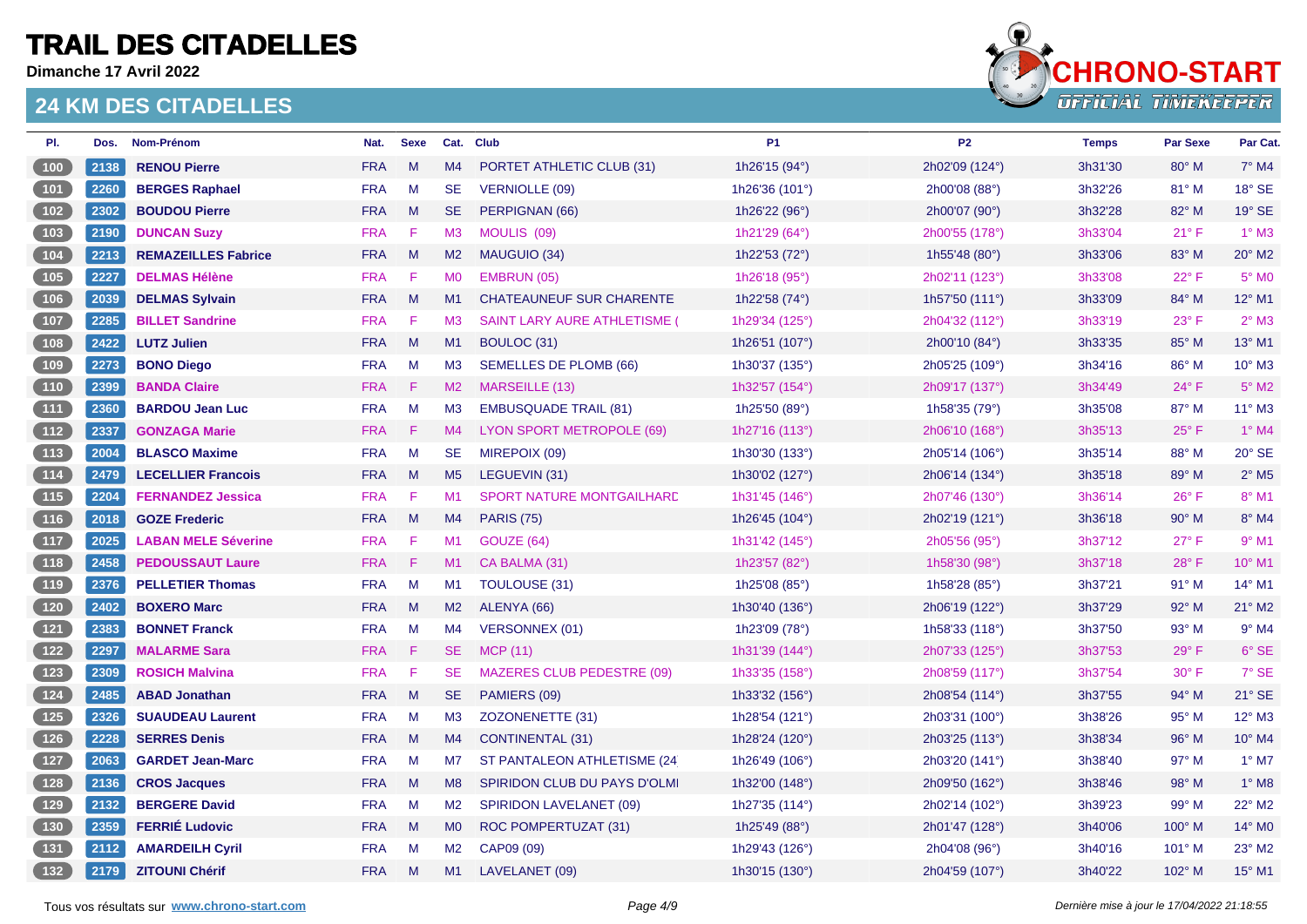**Dimanche 17 Avril 2022**



| PI.                                                | Dos. | Nom-Prénom                  | Nat.       | <b>Sexe</b> |                | Cat. Club                        | <b>P1</b>               | P <sub>2</sub> | <b>Temps</b> | <b>Par Sexe</b> | Par Cat.                 |
|----------------------------------------------------|------|-----------------------------|------------|-------------|----------------|----------------------------------|-------------------------|----------------|--------------|-----------------|--------------------------|
| $133$                                              | 2254 | <b>GUENDOUZI Karim</b>      | <b>FRA</b> | M           | M2             | OLEMPS (12)                      | 1h31'15 (140°)          | 2h03'51 (72°)  | 3h40'33      | 103° M          | 24° M2                   |
|                                                    | 2033 | <b>CHEVALIER Frédéric</b>   | <b>FRA</b> | M           | M3             | VAL 31 (31)                      | 1h26'39 (102°)          | 2h01'24 (108°) | 3h40'41      | 104° M          | 13° M3                   |
| (135)                                              | 2028 | <b>DENIS Nicolas</b>        | <b>FRA</b> | M           | M1             | <b>DURAN (32)</b>                | 1h30'25 (132°)          | 2h05'00 (99°)  | 3h40'56      | $105^\circ$ M   | 16° M1                   |
| $136$                                              | 2316 | <b>RUIZ Ludovic</b>         | <b>FRA</b> | M           | M1             | <b>LAROQUE D'OLMES (09)</b>      | 1h30'17 (131°)          | 2h04'57 (104°) | 3h40'58      | $106^\circ$ M   | 17° M1                   |
| 137                                                | 2293 | <b>LOT Patrick</b>          | <b>FRA</b> | M           | M <sub>5</sub> | POUMPILS DU CABARDES (11)        | 1h33'34 (157°)          | 2h11'38 (164°) | 3h41'12      | 107° M          | $3°$ M <sub>5</sub>      |
| $\boxed{138}$                                      | 2133 | <b>RHODES Ludovic</b>       | <b>FRA</b> | M           | M <sub>1</sub> | TOULOUSE (31)                    | 1h33'40 (159°)          | 2h10'05 (138°) | 3h41'41      | 108° M          | 18° M1                   |
| $\begin{bmatrix} 139 \end{bmatrix}$                | 2094 | <b>FAITG Marlies</b>        | <b>FRA</b> | F.          | M2             | LES SEMELLES DE PLOMB (66)       | 1h32'02 (149°)          | 2h09'42 (159°) | 3h41'52      | $31^{\circ}$ F  | $6^\circ$ M2             |
|                                                    | 2370 | <b>VANDENBEMPT Julie</b>    | <b>BEL</b> | F           | M1             | <b>BELGIQUE</b>                  | 1h30'09 (128°)          | 2h07'18 (154°) | 3h42'22      | 32° F           | 11° M1                   |
| (141)                                              | 2058 | <b>PUJOL Loïse</b>          | <b>FRA</b> | F           | <b>SE</b>      | TOULOUSE (31)                    | 1h36'34 (199°)          | 2h11'57 (115°) | 3h42'47      | $33^\circ$ F    | 8° SE                    |
| $\boxed{142}$                                      | 2099 | <b>NAIGLIN Stephanie</b>    | <b>FRA</b> | F           | M2             | LES IRREDUCTIBLES BIPEDES DI     | 1h29'17 (124°)          | 2h05'17 (129°) | 3h43'23      | $34^{\circ}$ F  | $7°$ M2                  |
| $\begin{array}{c} \boxed{143} \end{array}$         | 2461 | <b>MOREAU Romain</b>        | <b>FRA</b> | M           | <b>MO</b>      | CUGNAUX (31)                     | 1h34'30 (170°)          | 2h10'56 (139°) | 3h43'40      | 109° M          | 15° MO                   |
| $\begin{bmatrix} 144 \end{bmatrix}$                | 2367 | <b>GAUX Sébastien</b>       | <b>FRA</b> | M           | M <sub>0</sub> | AIRBUS DEFENSE AND SPACE (3      | 1h34'28 (169°)          | 2h11'00 (142°) | 3h43'41      | $110^{\circ}$ M | 16° M0                   |
| (145)                                              | 2368 | <b>GAUX Amélie</b>          | <b>FRA</b> | F           | M <sub>0</sub> | AIRBUS DEFENSE AND SPACE (3)     | 1h34'25 (168°)          | 2h10'59 (143°) | 3h43'42      | $35^{\circ}$ F  | $6°$ MO                  |
| $146$                                              | 2280 | <b>ESCUDIER Julien</b>      | <b>FRA</b> | M           | <b>MO</b>      | <b>TOURNEFEUILLE (31)</b>        | 1h27'08 $(111^{\circ})$ | 2h03'14 (131°) | 3h45'12      | $111^\circ$ M   | 17° MO                   |
| $147$                                              | 2078 | <b>CASTANHEIRA Ludivine</b> | <b>FRA</b> | F           | M1             | GOUZE (64)                       | 1h33'08 (155°)          | 2h10'50 (160°) | 3h46'12      | 36° F           | 12° M1                   |
| $148$                                              | 2141 | <b>PAGES Cédric</b>         | <b>FRA</b> | M           | M <sub>1</sub> | LABARTHE SUR LEZE (31)           | 1h27'07 (110°)          | 2h05'55 (166°) | 3h46'50      | 112° M          | 19° M1                   |
| $\sqrt{149}$                                       | 2176 | <b>CERNY Chrystelle</b>     | <b>FRA</b> | F           | M1             | PAMIERS (09)                     | 1h34'13 (164°)          | 2h11'09 (149°) | 3h47'15      | $37^\circ$ F    | $13^\circ$ M1            |
| (150)                                              | 2243 | <b>PAUNA Olivier</b>        | <b>FRA</b> | M           | M <sub>3</sub> | L'UNION (31)                     | 1h31'56 (147°)          | 2h13'49 (216°) | 3h47'16      | $113^\circ$ M   | 14° M3                   |
| 151                                                | 2284 | <b>BERNA Sandie</b>         | <b>FRA</b> | F           | M <sub>0</sub> | CALMONT (31)                     | 1h35'23 (179°)          | 2h11'39 (136°) | 3h48'19      | $38^\circ$ F    | $7^\circ$ MO             |
| $\begin{bmatrix} 152 \end{bmatrix}$                | 2187 | <b>LORIEUL Christophe</b>   | <b>FRA</b> | M           | M1             | LAVELANET (09)                   | 1h30'13 (129°)          | 2h06'25 (133°) | 3h48'20      | $114^\circ$ M   | 20° M1                   |
| 153                                                | 2086 | <b>RIVIERE Benoit</b>       | <b>FRA</b> | M           | M1             | SAINT HILAIRE DE LUSIGNAN (47    | 1h35'17 (177°)          | 2h11'44 (140°) | 3h48'31      | 115° M          | 21° M1                   |
| $154$                                              | 2008 | <b>FABRE Adeline</b>        | <b>FRA</b> | F           | M <sub>2</sub> | <b>VARIHLES (09)</b>             | 1h36'05 (193°)          | 2h13'44 (158°) | 3h48'55      | $39^\circ$ F    | $8^\circ$ M2             |
| 155                                                | 2429 | <b>CASCALES Vincent</b>     | <b>FRA</b> | M           | SE.            | MAZERES (09)                     | 1h32'09 (152°)          | 2h09'36 (156°) | 3h49'24      | $116^\circ$ M   | 22° SE                   |
| $\boxed{156}$                                      | 2032 | <b>MAURY Sandra</b>         | <b>FRA</b> | F           | M2             | <b>VO2MAX TARASCON (09)</b>      | 1h36'43 (201°)          | 2h14'13 (157°) | 3h50'06      | $40^{\circ}$ F  | $9°$ M <sub>2</sub>      |
| 157                                                | 2131 | <b>FOUET Florent</b>        | <b>FRA</b> | M           | SE.            | LES MOLLETS PETILLANTS (84)      | 1h35'55 (189°)          | 2h13'51 (163°) | 3h50'38      | 117° M          | 23° SE                   |
| 158                                                | 2300 | <b>FERRASSE Yves</b>        | <b>FRA</b> | M           | M <sub>5</sub> | <b>GRUISSAN SPORTS EVENEMENT</b> | 1h34'32 (171°)          | 2h11'41 (153°) | 3h50'50      | $118^\circ$ M   | $4^\circ$ M <sub>5</sub> |
| $\boxed{159}$                                      | 2299 | <b>FERRASSE Sylvie</b>      | <b>FRA</b> | F           | M <sub>5</sub> | <b>GRUISSAN SPORTS EVENEMENT</b> | 1h34'21 (166°)          | 2h14'58 (197°) | 3h50'53      | 41°F            | $1^\circ$ M5             |
| (160)                                              | 2197 | <b>BERGÉ Justine</b>        | <b>FRA</b> | F           | <b>SE</b>      | LE PEYRAT (09)                   | 1h40'35 (212°)          | 2h16'00 (119°) | 3h51'15      | $42^{\circ}$ F  | 9° SE                    |
| $\boxed{161}$                                      | 2251 | <b>ANDRE Kevin</b>          | <b>FRA</b> | M           | <b>SE</b>      | LES ZINZINS DES COTEAUX (31)     | 1h35'36 (182°)          | 2h16'23 (202°) | 3h51'30      | $119^\circ$ M   | 24° SE                   |
| $\begin{array}{ c c c }\n\hline\n162\n\end{array}$ | 2278 | <b>THOMAS Chloe</b>         | <b>FRA</b> | F           | SE.            | LES ZINZINS DES COTEAUX (31)     | 1h35'52 (188°)          | 2h16'28 (196°) | 3h51'30      | $43^\circ$ F    | 10° SE                   |
| $163$                                              | 2069 | <b>ALVAREZ Fiona</b>        | <b>FRA</b> | F           | <b>SE</b>      | LES ZINZINS DES COTEAUX (31)     | 1h35'49 (187°)          | 2h16'30 (199°) | 3h51'31      | 44° F           | 11° SE                   |
| 164                                                | 2153 | <b>ROMERA Jérôme</b>        | <b>FRA</b> | M           | <b>MO</b>      | ALENYA (66)                      | 1h28'06 (117°)          | 2h04'53 (145°) | 3h51'34      | 120° M          | 18° M0                   |
| [165]                                              | 2199 | <b>BERGÉ Bernard</b>        | <b>FRA</b> | M           | M7             | CUGNAUX (31)                     | 1h31'36 (143°)          | 2h12'25 (203°) | 3h51'59      | $121^\circ$ M   | $2^{\circ}$ M7           |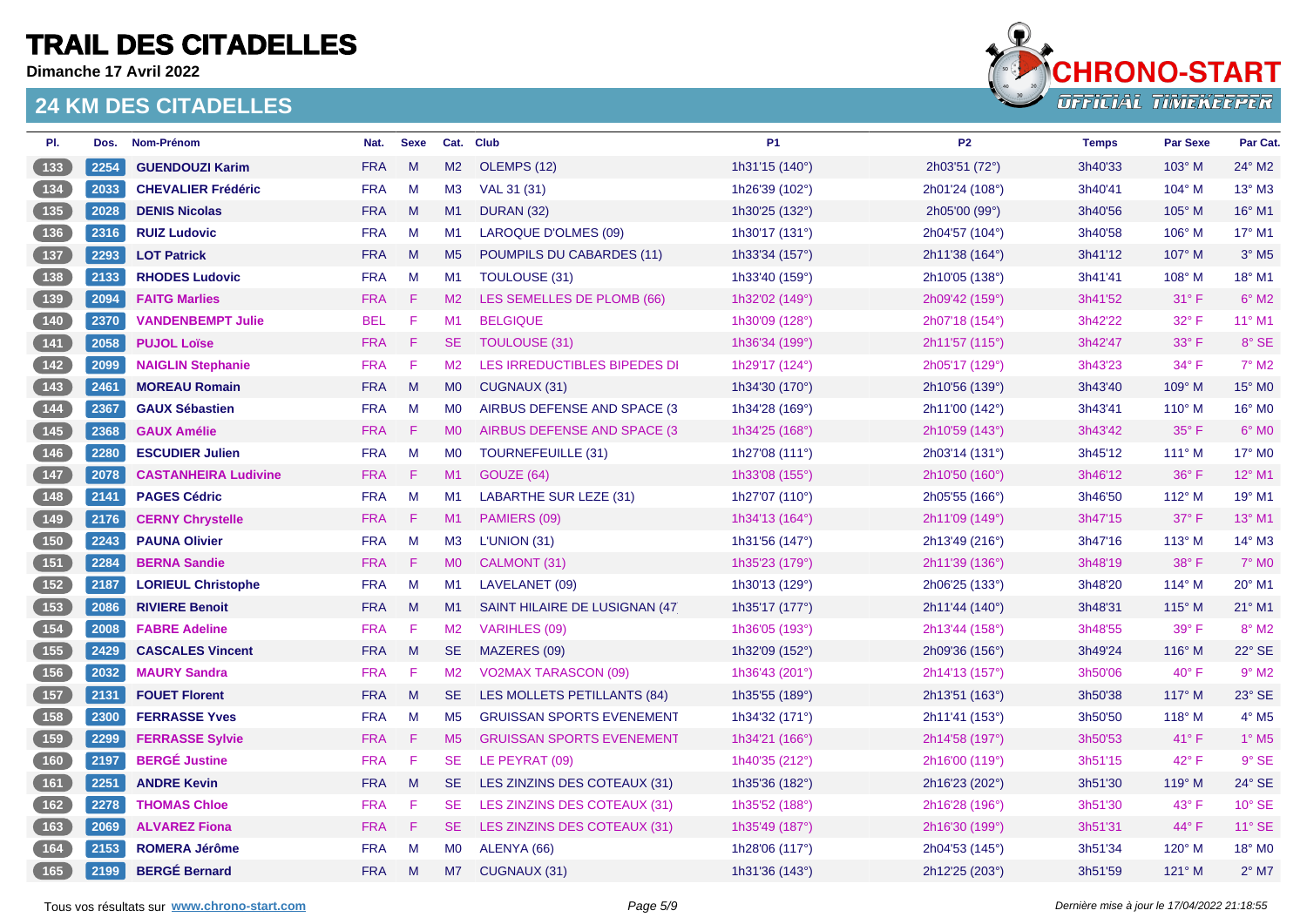**Dimanche 17 Avril 2022**



| PI.                                                                   | Dos. | Nom-Prénom                   | Nat.       | <b>Sexe</b> |                | Cat. Club                            | <b>P1</b>      | P <sub>2</sub> | <b>Temps</b> | <b>Par Sexe</b> | Par Cat.            |
|-----------------------------------------------------------------------|------|------------------------------|------------|-------------|----------------|--------------------------------------|----------------|----------------|--------------|-----------------|---------------------|
| $166$                                                                 | 2420 | <b>SARDA Marie</b>           | <b>FRA</b> | F           | M1             | PALAISEAU (91)                       | 1h36'46 (202°) | 2h19'15 (221°) | 3h52'26      | 45° F           | 14° M1              |
| $\boxed{167}$                                                         | 2417 | <b>FAILLEFER Emma</b>        | <b>FRA</b> | F           | M <sub>0</sub> | <b>LAFITTE VIGORDANE (31)</b>        | 1h32'21 (153°) | 2h11'35 (172°) | 3h52'59      | $46^{\circ}$ F  | 8° MO               |
| (168)                                                                 | 2413 | <b>SABARTHES Charlotte</b>   | <b>FRA</b> | F           | <b>MO</b>      | <b>COULADERE (31)</b>                | 1h32'06 (151°) | 2h11'37 (179°) | 3h52'59      | $47^\circ$ F    | $9°$ M <sub>0</sub> |
| $169$                                                                 | 2109 | <b>GUICHARD Pascal</b>       | <b>FRA</b> | M           | M4             | LES ZINZINS DES COTEAUX (31)         | 1h31'21 (142°) | 2h08'48 (155°) | 3h53'05      | 122° M          | 11° M4              |
| 170                                                                   | 2103 | <b>VALADE Didier</b>         | <b>FRA</b> | M           | M <sub>5</sub> | <b>GOND PONTOUVRE (16)</b>           | 1h31'11 (138°) | 2h10'13 (170°) | 3h53'09      | 123° M          | $5^\circ$ M5        |
| $\boxed{171}$                                                         | 2221 | <b>ILLAT David</b>           | <b>FRA</b> | M           | M <sub>0</sub> | <b>CYCLES PASSION RUNNING 09 (C)</b> | 1h34'08 (163°) | 2h10'58 (146°) | 3h53'25      | 124° M          | 19° MO              |
| $\begin{array}{c} \boxed{172} \end{array}$                            | 2248 | <b>REY Anthony</b>           | <b>FRA</b> | M           | <b>MO</b>      | <b>VERNIOLLE (09)</b>                | 1h34'05 (162°) | 2h10'03 (127°) | 3h53'38      | 125° M          | 20° MO              |
|                                                                       | 2067 | <b>GARCIA Stéphane</b>       | <b>FRA</b> | M           | M <sub>3</sub> | TRAIL TEAM BUCHINOIS 09 (32)         | 1h32'04 (150°) | 2h11'02 (169°) | 3h53'53      | $126^\circ$ M   | 15° M3              |
| $\begin{array}{c} \boxed{174} \end{array}$                            | 2404 | <b>BOYER François</b>        | <b>FRA</b> | M           | M4             | BIBOU'S TEAM (31)                    | 1h31'08 (137°) | 2h08'07 (151°) | 3h54'17      | 127° M          | 12° M4              |
| 175                                                                   | 2135 | <b>COMMINGES Gaëlle</b>      | <b>FRA</b> | F           | M1             | LE FOSSAT (09)                       | 1h35'59 (191°) | 2h15'25 (177°) | 3h54'52      | 48°F            | 15° M1              |
| $176$                                                                 | 2064 | <b>CAPELLA Florent</b>       | <b>FRA</b> | M           | M2             | CAP09 (09)                           | 1h38'26 (209°) | 2h17'52 (176°) | 3h54'56      | 128° M          | 25° M2              |
| $177$                                                                 | 2246 | <b>THEVENET Aymeric</b>      | <b>FRA</b> | M           | M <sub>0</sub> | AYGUESVIVES (31)                     | 1h33'50 (160°) | 2h10'54 (152°) | 3h55'49      | $129^\circ$ M   | 21° M0              |
| 178                                                                   | 2146 | <b>BERNARD Jerome</b>        | <b>FRA</b> | M           | M1             | <b>SPIRIDON CLUB PAYS DOLMES (I)</b> | 1h38'13 (207°) | 2h15'00 (144°) | 3h56'24      | $130^\circ$ M   | 22° M1              |
| $179$                                                                 | 2242 | <b>JIMENO Céline</b>         | <b>FRA</b> | F           | M <sub>1</sub> | <b>LES SER RUNNERS (09)</b>          | 1h35'38 (183°) | 2h16'11 (195°) | 3h57'13      | 49° F           | 16° M1              |
| (180)                                                                 | 2123 | <b>GRELLET Arnaud</b>        | <b>FRA</b> | M           | M1             | <b>LES SERRUNNERS (09)</b>           | 1h34'35 (172°) | 2h16'09 (213°) | 3h57'14      | $131^\circ$ M   | 23° M1              |
| $\begin{array}{c} \boxed{181} \end{array}$                            | 2234 | <b>DEFRANCE Matthieu</b>     | <b>FRA</b> | M           | M <sub>3</sub> | <b>LES SERRUNNERS (09)</b>           | 1h36'13 (194°) | 2h16'19 (191°) | 3h57'14      | 132° M          | 16° M3              |
| $\begin{array}{c} \hline 182 \end{array}$                             | 2408 | <b>DANIELIS Michel</b>       | <b>FRA</b> | M           | M2             | FROUZINS (31)                        | 1h31'13 (139°) | 2h09'01 (161°) | 3h57'21      | $133^\circ$ M   | 26° M2              |
| $183$                                                                 | 2019 | <b>GRENOUILLEAU Maryline</b> | <b>FRA</b> | F           | <b>MO</b>      | LHERM (31)                           | 1h40'42 (213°) | 2h20'02 (173°) | 3h58'10      | $50^{\circ}$ F  | 10° M0              |
| (184)                                                                 | 2268 | <b>CABROL François</b>       | <b>FRA</b> | M           | <b>SE</b>      | <b>NOE (31)</b>                      | 1h29'07 (123°) | 2h05'20 (135°) | 3h59'05      | 134° M          | 25° SE              |
| $\begin{array}{c} \hline 185 \end{array}$                             | 2386 | <b>BERTRAND Carla</b>        | <b>FRA</b> | -F          | M3             | <b>AUCAMVILLE (31)</b>               | 1h36'28 (197°) | 2h16'05 (184°) | 3h59'09      | $51^{\circ}$ F  | $3°$ M <sub>3</sub> |
| $186$                                                                 | 2378 | <b>DUPUY Robert</b>          | <b>FRA</b> | M           | M <sub>7</sub> | LA FOULEE DES 3 QUILLES (11)         | 1h41'54 (220°) | 2h21'29 (183°) | 3h59'24      | $135^\circ$ M   | $3°$ M7             |
| $\begin{array}{c} \n \begin{array}{c} 187 \end{array} \n \end{array}$ | 2005 | <b>DURAND Laurent</b>        | <b>FRA</b> | M           | M4             | <b>NDANGANE (66)</b>                 | 1h36'41 (200°) | 2h20'27 (227°) | 3h59'47      | $136^\circ$ M   | 13° M4              |
| 188                                                                   | 2196 | <b>BIAGI Nathalie</b>        | <b>FRA</b> | F           | M3             | ATHLE 632 (31)                       | 1h34'22 (167°) | 2h14'41 (194°) | 4h00'02      | $52^{\circ}$ F  | $4^\circ$ M3        |
| $\boxed{189}$                                                         | 2206 | <b>BERGE Sandrine</b>        | <b>FRA</b> | F           | M2             | ATHLE632 (31)                        | 1h35'11 (175°) | 2h14'43 (181°) | 4h00'04      | 53° F           | 10° M2              |
| (190)                                                                 | 2275 | <b>EYCHENNE Damien</b>       | <b>FRA</b> | M           | <b>SE</b>      | <b>CAMON (09)</b>                    | 1h31'18 (141°) | 2h11'05 (186°) | 4h00'04      | 137° M          | 26° SE              |
| (191)                                                                 | 2117 | <b>POUBEAU Laure</b>         | <b>FRA</b> | F           | <b>MO</b>      | <b>MONTLAUR (31)</b>                 | 1h41'25 (216°) | 2h21'23 (190°) | 4h00'36      | 54°F            | 11° M0              |
| $\begin{array}{c} \hline 192 \end{array}$                             | 2105 | <b>GIMENEZ Emilie</b>        | <b>FRA</b> | F           | M1             | PAMIERS (09)                         | 1h36'26 (196°) | 2h17'56 (212°) | 4h00'38      | $55^{\circ}$ F  | $17^{\circ}$ M1     |
| $\begin{array}{c} \boxed{193} \end{array}$                            | 2355 | <b>BARON Benoit</b>          | <b>FRA</b> | M           | M2             | <b>SERRUNNERS (09)</b>               | 1h36'20 (195°) | 2h16'31 (192°) | 4h00'56      | 138° M          | 27° M2              |
| (194)                                                                 | 2250 | <b>CARMONA André</b>         | <b>FRA</b> | M           | M <sub>3</sub> | <b>LES SERRUNNERS (09)</b>           | 1h35'30 (181°) | 2h16'16 (201°) | 4h00'56      | 139° M          | 17° M3              |
| $195$                                                                 | 2439 | <b>DEPOULAIN Julie</b>       | <b>FRA</b> | F           | MO             | <b>LES ACHARDS (85)</b>              | 1h38'23 (208°) | 2h18'40 (193°) | 4h00'57      | 56°F            | 12° MO              |
| 196                                                                   | 2331 | <b>BREMAND Heloise</b>       | <b>FRA</b> | F           | M1             | <b>ACPA (85)</b>                     | 1h39'14 (210°) | 2h18'39 (175°) | 4h00'58      | $57^\circ$ F    | 18° M1              |
| 197                                                                   | 2443 | <b>COCARD Gilles</b>         | <b>FRA</b> | M           | M4             | LES SEMELLES DE PLOMB (66)           | 1h36'59 (203°) | 2h18'01 (206°) | 4h01'12      | 140° M          | 14° M4              |
| 198                                                                   | 2427 | <b>SIKADDOUR Lucile</b>      | <b>FRA</b> | F.          | M3             | SATUC (31)                           | 1h38'10 (206°) | 2h16'52 (165°) | 4h01'15      | $58^{\circ}$ F  | $5^\circ$ M3        |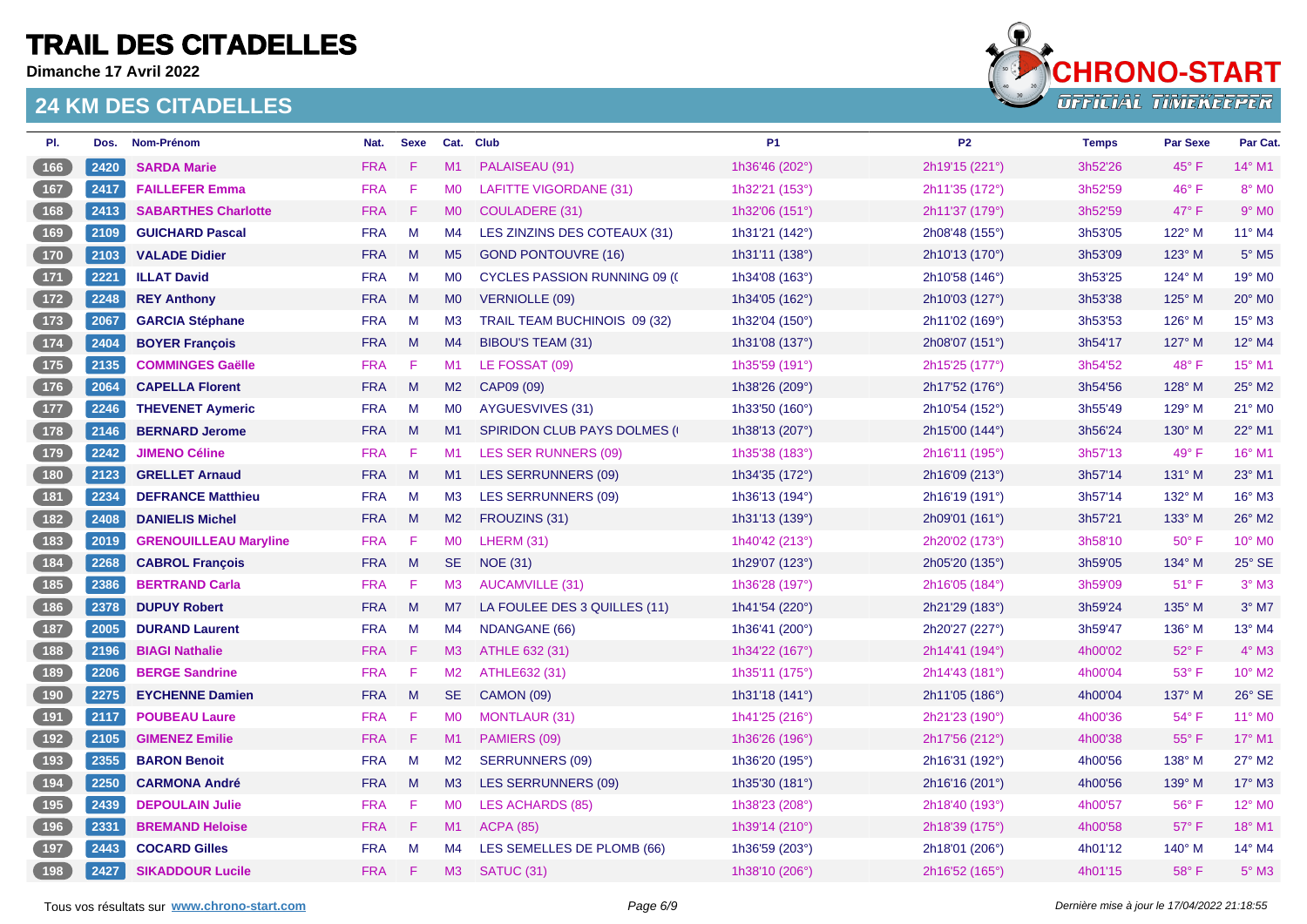**Dimanche 17 Avril 2022**



| PI.             | Dos. | Nom-Prénom                   | Nat.       | <b>Sexe</b>            |                | Cat. Club                           | <b>P1</b>      | P <sub>2</sub> | <b>Temps</b> | <b>Par Sexe</b> | Par Cat.      |
|-----------------|------|------------------------------|------------|------------------------|----------------|-------------------------------------|----------------|----------------|--------------|-----------------|---------------|
| (199)           | 2292 | <b>REY Claude</b>            | <b>FRA</b> | F                      | M4             | LAVELANET (09)                      | 1h40'32 (211°) | 2h21'10 (198°) | 4h01'44      | 59°F            | $2°$ M4       |
| $\sqrt{200}$    | 2466 | <b>KOWALINSKI Fabrice</b>    | <b>FRA</b> | M                      | M <sub>0</sub> | <b>MURET TRIATHLON (31)</b>         | 1h35'15 (176°) | 2h12'10 (148°) | 4h04'29      | 141° M          | 22° M0        |
| 201             | 2469 | <b>OREJAS Virginie</b>       | <b>FRA</b> | -F                     | M3             | S/L LAURAGAIS ATHLE CASTELN.        | 1h41'22 (214°) | 2h23'00 (215°) | 4h07'51      | $60^\circ$ F    | $6^\circ$ M3  |
| $202$           | 2464 | <b>PONS Laurence</b>         | <b>FRA</b> | F                      | M4             | LAROQUE D'OLMES (09)                | 1h43'44 (224°) | 2h23'41 (189°) | 4h09'17      | $61^{\circ}$ F  | $3°$ M4       |
| 203             | 2390 | <b>MONIE Carine</b>          | <b>FRA</b> | -F                     | M2             | <b>SPIRIDON CLUB PAYS D'OLMES (</b> | 1h43'46 (225°) | 2h23'43 (188°) | 4h09'18      | 62°F            | 11° M2        |
| 204             | 2045 | <b>JAUNAS Cyril</b>          | <b>FRA</b> | M                      | M1             | SAINT JEAN D ANGELY (17)            | 1h35'57 (190°) | 2h18'15 (220°) | 4h09'49      | 142° M          | 24° M1        |
| $\sqrt{205}$    | 2100 | <b>LEAL Ludovic</b>          | <b>FRA</b> | M                      | M1             | LAGRACE-DIEU (31)                   | 1h35'44 (185°) | 2h15'08 (174°) | 4h09'51      | 143° M          | 25° M1        |
| 206             | 2011 | <b>AUGÉ Valerie</b>          | <b>FRA</b> | -F                     | M4             | <b>VO2MAX (09)</b>                  | 1h43'51 (228°) | 2h27'09 (224°) | 4h09'53      | $63^\circ$ F    | $4^\circ$ M4  |
| 207             | 2088 | <b>CAMPELS Johan</b>         | <b>FRA</b> | M                      | M1             | LAGRACE-DIEU (31)                   | 1h35'41 (184°) | 2h15'15 (182°) | 4h09'54      | $144^\circ$ M   | 26° M1        |
| $208$           | 2421 | <b>VIGUERIE Laurent</b>      | <b>FRA</b> | M                      | M1             | <b>TTB</b> (31)                     | 1h33'55 (161°) | 2h10'01 (132°) | 4h09'56      | 145° M          | 27° M1        |
| (209)           | 2324 | <b>ORTUNO Corentin</b>       | <b>FRA</b> | M                      | ES.            | <b>RIEUCROS (09)</b>                | 1h35'09 (174°) | 2h14'55 (185°) | 4h12'09      | $146^\circ$ M   | $4^\circ$ ES  |
| $210$           | 2344 | <b>ORTUNO Sébastien</b>      | <b>FRA</b> | M                      | M <sub>3</sub> | RIEUCROS (09)                       | 1h35'06 (173°) | 2h14'57 (187°) | 4h12'12      | 147° M          | 18° M3        |
| (211)           | 2301 | <b>DUBUS Emmanuel</b>        | <b>FRA</b> | M                      | M2             | LES PUJOLS (09)                     | 1h35'47 (186°) | 2h12'38 (147°) | 4h12'24      | $148^\circ$ M   | 28° M2        |
| 212             | 2325 | <b>DUPRAT Marielle</b>       | <b>FRA</b> | -F                     | M2             | LES ZINZINS DES COTEAUX (31)        | 1h46'43 (238°) | 2h27'59 (208°) | 4h15'46      | 64°F            | 12° M2        |
| (213)           | 2258 | <b>MANTIN Bulle</b>          | <b>FRA</b> | -F                     | M2             | LES ZINZINS DES COTEAUX (31)        | 1h46'41 (237°) | 2h27'56 (207°) | 4h15'48      | 65°F            | 13° M2        |
| $\frac{214}{ }$ | 2320 | <b>BRUNET Nadia</b>          | <b>FRA</b> | F                      | M3             | <b>PAVIE (32)</b>                   | 1h41'42 (219°) | 2h36'01 (267°) | 4h20'00      | 66°F            | $7^\circ$ M3  |
| $\boxed{215}$   | 2321 | <b>ROUGEOREILLE Nathalie</b> | <b>FRA</b> | -F                     | M2             | <b>PAVIE (32)</b>                   | 1h41'23 (215°) | 2h32'32 (264°) | 4h20'01      | 67°F            | 14° M2        |
| (216)           | 2442 | <b>KIKOLSKI Sandrine</b>     | <b>FRA</b> | -F                     | M <sub>1</sub> | S/L ATHLE 632 FONSORBES (31)        | 1h47'56 (240°) | 2h29'33 (214°) | 4h20'04      | 68°F            | 19° M1        |
| (217)           | 2095 | <b>FAITG Nicolas</b>         | <b>FRA</b> | M                      | ES.            | LES SEMELLES DE PLOMB (66)          | 1h48'19 (245°) | 2h29'42 (209°) | 4h20'59      | 149° M          | $5^\circ$ ES  |
| $218$           | 2093 | <b>FAITG Boris</b>           | <b>FRA</b> | M                      | M <sub>3</sub> | LES SEMELLES DE PLOMB (66)          | 1h48'17 (244°) | 2h29'42 (210°) | 4h20'59      | $150^\circ$ M   | 19° M3        |
| (219)           | 2174 | <b>RIERA Valerie</b>         | <b>FRA</b> | -F                     | M2             | LES FOULEES DU KERCORB (11)         | 1h50'33 (254°) | 2h29'26 (167°) | 4h21'16      | 69°F            | 15° M2        |
| $220$           | 2160 | <b>PESSANT Cyrille</b>       | <b>FRA</b> | M                      | M <sub>2</sub> | <b>RAID EN ROSE 09 (09)</b>         | 1h41'33 (218°) | 2h31'33 (258°) | 4h21'58      | 151° M          | 29° M2        |
| 221             | 2161 | <b>BUCH Laetitia</b>         | <b>FRA</b> | -F                     | <b>MO</b>      | <b>RAID EN ROSE 09 (09)</b>         | 1h41'29 (217°) | 2h31'34 (261°) | 4h21'58      | $70^\circ$ F    | 13° MO        |
| 222             | 2050 | <b>BRU Sonia</b>             | <b>FRA</b> | -F                     | M <sub>1</sub> | SALON COUPES COULEURS ST J          | 1h49'01 (249°) | 2h28'33 (180°) | 4h21'59      | $71^{\circ}$ F  | 20° M1        |
| 223             | 2256 | <b>AZZAOUI Pressylia</b>     | <b>FRA</b> | M                      | <b>SE</b>      | <b>VERNIOLLE (09)</b>               | 1h48'59 (248°) | 2h29'51 (204°) | 4h22'00      | 152° M          | 27° SE        |
| 224             | 2471 | <b>BRIOT Severine</b>        | <b>FRA</b> | $\mid \mathsf{F} \mid$ | M2             | LA COURONNE (16)                    | 1h44'22 (233°) | 2h29'59 (237°) | 4h22'39      | 72°F            | 16° M2        |
| $225$           | 2371 | <b>ALBOUY Jerome</b>         | <b>FRA</b> | M                      | M3             | MONTSEGUR (09)                      | 1h35'26 (180°) | 2h24'56 (256°) | 4h22'56      | 153° M          | $20^\circ$ M3 |
| 226             | 2455 | <b>VERGNENEGRE Lionel</b>    | <b>FRA</b> | M                      | M3             | MONTSEGUR (09)                      | 1h35'21 (178°) | 2h23'29 (251°) | 4h22'56      | $154^\circ$ M   | $21^\circ$ M3 |
| 227             | 2200 | <b>BERGE Eva</b>             | <b>FRA</b> | -F                     | ES.            | LE PEYRAT (09)                      | 1h48'32 (246°) | 2h29'17 (200°) | 4h23'06      | 73° F           | $1^\circ$ ES  |
| $228$           | 2363 | <b>BOYER Jérôme</b>          | <b>FRA</b> | M                      | M1             | DEMOLLES (63)                       | 1h37'14 (204°) | 2h19'57 (222°) | 4h23'56      | 155° M          | 28° M1        |
| 229             | 2089 | <b>MOLL Gerard</b>           | <b>FRA</b> | M                      | M4             | <b>IRREDUCTIBLE BIPEDES (31)</b>    | 1h34'17 (165°) | 2h15'18 (205°) | 4h24'01      | 156° M          | 15° M4        |
| $230$           | 2118 | <b>SENNOU Nathalie</b>       | <b>FRA</b> | F                      | M3             | CASTANET (31)                       | 1h37'17 (205°) | 2h21'24 (230°) | 4h24'01      | 74°F            | 8° M3         |
| 231             | 2071 | <b>ROQUENCOURT Bruno</b>     | <b>FRA</b> | M                      | M <sub>6</sub> | LES ZINZINS DES COTEAUX (31)        | 1h50'43 (257°) | 2h34'43 (229°) | 4h27'28      | 157° M          | $1^\circ$ M6  |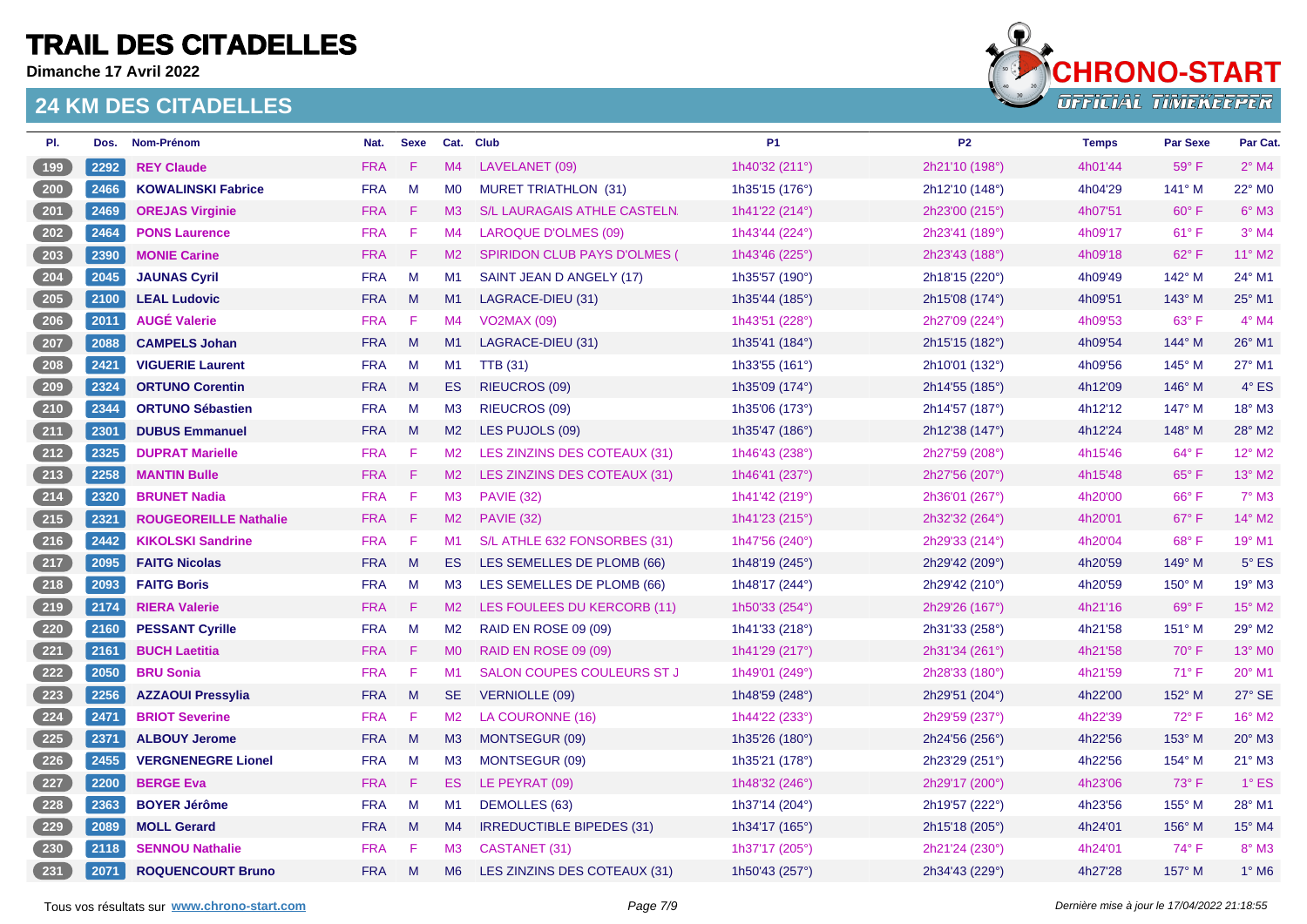**Dimanche 17 Avril 2022**



| PI.                                 | Dos. | Nom-Prénom                   | Nat.       | <b>Sexe</b> |                | Cat. Club                        | <b>P1</b>      | P <sub>2</sub> | <b>Temps</b> | Par Sexe      | Par Cat.                   |
|-------------------------------------|------|------------------------------|------------|-------------|----------------|----------------------------------|----------------|----------------|--------------|---------------|----------------------------|
| $\frac{232}{2}$                     | 2406 | <b>LALANNE Julien</b>        | <b>FRA</b> | M           | <b>SE</b>      | LACOURT-SAINT-PIERRE (82)        | 1h43'48 (226°) | 2h27'35 (228°) | 4h27'35      | $158^\circ$ M | 28° SE                     |
| $233$                               | 2168 | <b>GOSSARD Philippe</b>      | <b>FRA</b> | M           | M4             | AIRBUS RUNNING (31)              | 1h41'59 (221°) | 2h31'01 (253°) | 4h28'01      | 159° M        | 16° M4                     |
| $\frac{234}{ }$                     | 2357 | <b>CASSAGNE Patrick</b>      | <b>FRA</b> | M           | M4             | MILLEPATTESCARBONNAIS (31)       | 1h36'32 (198°) | 2h22'26 (240°) | 4h28'22      | 160° M        | 17° M4                     |
| $235$                               | 2124 | <b>BERGES Mickael</b>        | <b>FRA</b> | M           | M1             | ROQUEFIXADE (09)                 | 1h42'56 (223°) | 2h27'48 (232°) | 4h29'17      | 161° M        | 29° M1                     |
| $\frac{236}{ }$                     | 2057 | <b>GAUBERT Aurélie</b>       | <b>FRA</b> | -F.         | M1             | <b>ACA (17)</b>                  | 1h49'09 (251°) | 2h35'13 (242°) | 4h31'54      | 75° F         | 21° M1                     |
| $237$                               | 2423 | <b>MARTÍNEZ Paul</b>         | <b>FRA</b> | M           | M <sub>3</sub> | LAVELANET (09)                   | 1h36'02 (192°) | 2h17'59 (217°) | 4h32'26      | 162° M        | 22° M3                     |
| $\overline{238}$                    | 2144 | <b>RACHOU Romain</b>         | <b>FRA</b> | M           | <b>SE</b>      | LHERM (31)                       | 1h46'27 (235°) | 2h30'10 (226°) | 4h32'28      | $163^\circ$ M | 29° SE                     |
| 239                                 | 2184 | <b>MESTRIE Vanessa</b>       | <b>FRA</b> | F.          | M1             | <b>BRAX (31)</b>                 | 1h48'05 (242°) | 2h30'20 (219°) | 4h32'29      | 76°F          | 22° M1                     |
| 240                                 | 2257 | <b>BOULET Alexis</b>         | <b>FRA</b> | M           | M3             | PAMIERS (09)                     | 1h46'31 (236°) | 2h33'27 (246°) | 4h34'46      | 164° M        | 23° M3                     |
| 241                                 | 2049 | <b>PIDOU Paul</b>            | <b>FRA</b> | M           | <b>SE</b>      | ST MAXIRE (79)                   | 1h43'55 (229°) | 2h29'12 (235°) | 4h35'43      | 165° M        | 30° SE                     |
| $\frac{242}{ }$                     | 2021 | <b>BRUNET Pascal</b>         | <b>FRA</b> | M           | M3             | <b>NIORT (79)</b>                | 1h43'58 (230°) | 2h29'14 (233°) | 4h35'44      | $166^\circ$ M | 24° M3                     |
| $243$                               | 2048 | <b>GOUDEAU Remi</b>          | <b>FRA</b> | M           | <b>SE</b>      | ST MAXIRE (79)                   | 1h44'00 (231°) | 2h29'16 (234°) | 4h35'45      | 167° M        | 31° SE                     |
| $\frac{244}{ }$                     | 2400 | <b>ALIBERT Nicolas</b>       | <b>FRA</b> | M           | M1             | LOUBIERES (09)                   | 1h43'49 (227°) | 2h26'40 (223°) | 4h35'55      | 168° M        | 30° M1                     |
| $245$                               | 2172 | <b>COMBELLES Christophe</b>  | <b>FRA</b> | M           | M1             | <b>MAZERES COURSE PEDESTRE/T</b> | 1h48'37 (247°) | 2h30'05 (211°) | 4h40'46      | 169° M        | 31° M1                     |
| $246$                               | 2068 | <b>BENYAHIA Laetitia</b>     | <b>FRA</b> | -F.         | M1             | LES ISSARDS (09)                 | 1h48'09 (243°) | 2h32'55 (231°) | 4h41'47      | 77° F         | 23° M1                     |
| 247                                 | 2329 | <b>LEJEUNE Eva</b>           | <b>FRA</b> | F           | <b>SE</b>      | TOULOUSE (31)                    | 1h49'04 (250°) | 2h31'03 (218°) | 4h44'35      | 78°F          | 12° SE                     |
| $\left(248\right)$                  | 2183 | <b>MESTRIE Vincent</b>       | <b>FRA</b> | M           | M1             | <b>BRAX (31)</b>                 | 1h46'54 (239°) | 2h30'18 (225°) | 4h44'37      | 170° M        | 32° M1                     |
| $249$                               | 2437 | <b>CALVO José</b>            | <b>FRA</b> | M           | M3             | <b>BRUZ (35)</b>                 | 1h42'01 (222°) | 2h30'08 (249°) | 4h48'41      | $171^\circ$ M | 25° M3                     |
| $\overline{250}$                    | 2007 | <b>PERROT Michel</b>         | <b>FRA</b> | M           | M <sub>5</sub> | CINTEGABELLE (31)                | 1h48'01 (241°) | 2h33'21 (236°) | 4h48'43      | 172° M        | $6^\circ$ M <sub>5</sub>   |
| 251                                 | 2072 | <b>PETIT Jimmy</b>           | <b>FRA</b> | M           | M1             | PAMIERS (09)                     | 1h52'46 (260°) | 2h38'24 (238°) | 4h50'14      | 173° M        | 33° M1                     |
| 252                                 | 2188 | <b>DA CRUZ Manuel</b>        | <b>FRA</b> | M           | M4             | LES MILLES PATTES CARBONNAI      | 1h45'41 (234°) | 2h32'25 (244°) | 4h52'23      | 174° M        | 18° M4                     |
| $253$                               | 2115 | <b>BOUCHOU Laurence</b>      | <b>FRA</b> | F           | M <sub>3</sub> | <b>AFCF FOULAYRONNES (47)</b>    | 1h50'36 (255°) | 2h39'52 (255°) | 4h52'30      | 79° F         | $9°$ M3                    |
| $\frac{254}{ }$                     | 2116 | <b>BOUCHOU Thierry</b>       | <b>FRA</b> | M           | M3             | AFCF FOULAYRONNES (47)           | 1h50'39 (256°) | 2h39'42 (254°) | 4h52'30      | 175° M        | 26° M3                     |
| $255$                               | 2388 | <b>BELMONTE Pierre</b>       | <b>FRA</b> | M           | M <sub>3</sub> | <b>FOIX (09)</b>                 | 1h50'51 (258°) | 2h40'55 (260°) | 4h53'21      | $176^\circ$ M | 27° M3                     |
| 256                                 | 2387 | <b>LAURAIN Reynald</b>       | <b>FRA</b> | M           | M2             | VERNETTRAIL09 (09)               | 1h51'07 (259°) | 2h40'53 (257°) | 4h53'22      | $177^\circ$ M | 30° M2                     |
| $257$                               | 2289 | <b>BICCI Fabien</b>          | <b>FRA</b> | M           | M0             | ARGELES GAZOST (65)              | 1h58'13 (266°) | 2h46'07 (248°) | 4h54'14      | 178° M        | 23° MO                     |
| $\frac{258}{ }$                     | 2154 | <b>AUGÉ Patrick</b>          | <b>FRA</b> | M           | M <sub>5</sub> | SUSMIOU (60)                     | 1h49'21 (252°) | 2h39'23 (259°) | 4h54'14      | 179° M        | $7°$ M <sub>5</sub>        |
| $259$                               | 2305 | <b>BICCI Anne Laure</b>      | <b>FRA</b> | F           | <b>MO</b>      | <b>UA LOURDES (65)</b>           | 1h58'12 (265°) | 2h46'05 (247°) | 4h54'16      | 80°F          | 14° MO                     |
| $\frac{260}{ }$                     | 2083 | <b>CHRÉTIENNE Philippe</b>   | <b>FRA</b> | M           | M8             | <b>FONTAINE LE PORT (77)</b>     | 1h44'01 (232°) | 2h34'34 (263°) | 4h55'08      | $180^\circ$ M | $2^{\circ}$ M <sub>8</sub> |
| 261                                 | 2119 | <b>VIDAL Mathieu</b>         | <b>FRA</b> | M           | <b>SE</b>      | FRONTON (31)                     | 1h58'01 (263°) | 2h44'43 (243°) | 4h57'46      | 181° M        | 32° SE                     |
| 262                                 | 2385 | <b>PUECH SIMORE Séverine</b> | <b>FRA</b> | $-F$        | M <sub>0</sub> | FRONTON (31)                     | 1h57'58 (262°) | 2h44'44 (245°) | 4h57'48      | 81°F          | 15° MO                     |
| $263$                               | 2419 | <b>DELIEUX Lise</b>          | <b>FRA</b> | Æ           | <b>SE</b>      | AIRBUS RUNNING (31)              | 2h00'48 (268°) | 2h48'56 (250°) | 4h58'00      | 82° F         | 13° SE                     |
| $\begin{bmatrix} 264 \end{bmatrix}$ | 2224 | <b>CABALOU Christian</b>     | <b>FRA</b> | M           | M <sub>6</sub> | TOULOUSE (31)                    | 1h57'08 (261°) | 2h45'19 (252°) | 4h58'55      | 182° M        | $2^{\circ}$ M6             |